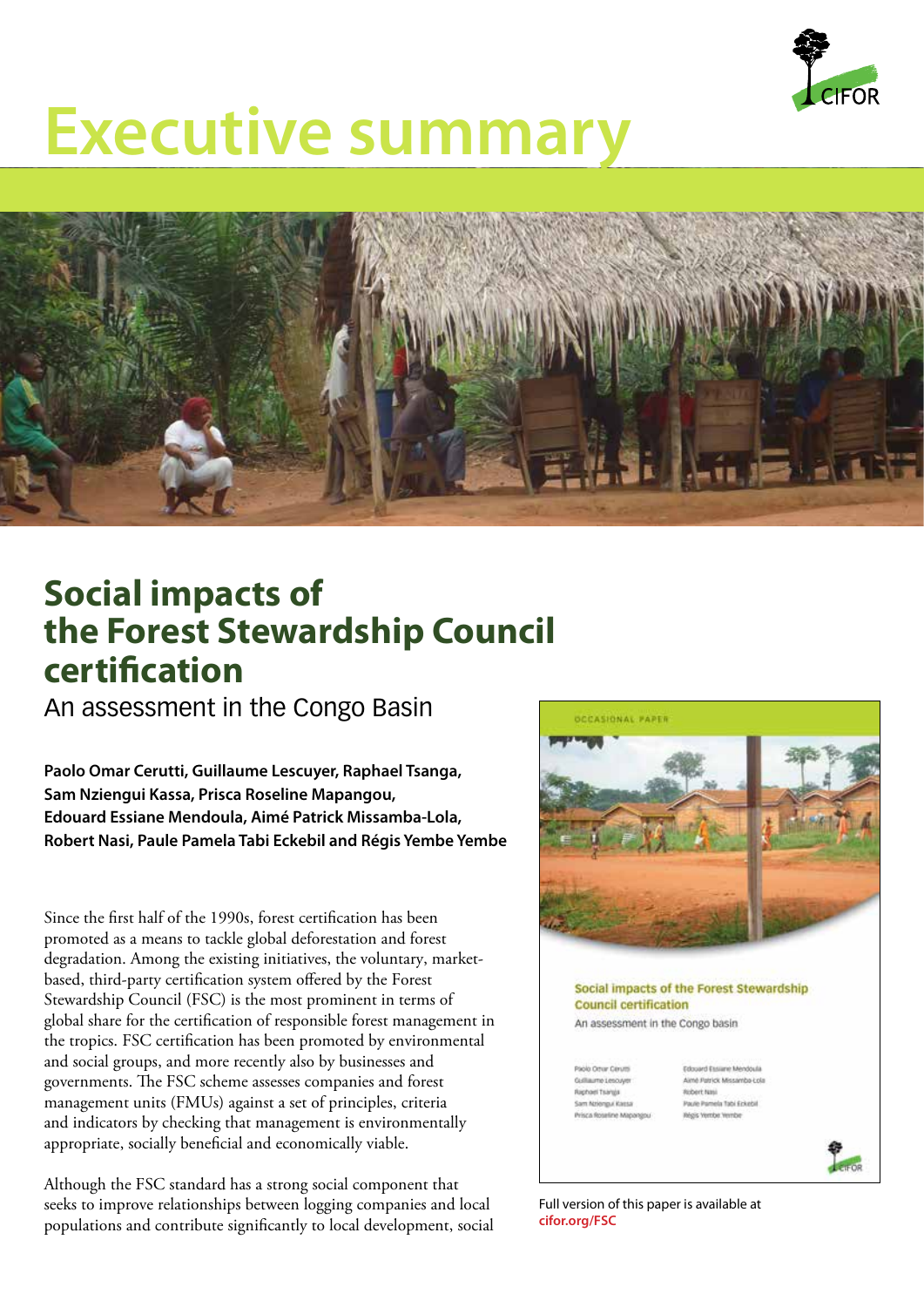impacts are under-researched, and the existing literature shows conflicting results. In particular, in the Congo basin, the focus of this occasional paper, there is a limited number of assessments of the social impacts of forest certification and its expected impact on the local population and their customary rights. Such rights are also guaranteed, with some restrictions, by existing statutory provisions in all Congo basin countries. More robust evaluations have not yet been possible because of the very recent history of FSC certification in the region: The first currently valid certificate in the region was only granted at the end of 2005.

As of 2013, however, the Congo basin had the largest area of certified natural tropical forest in the world, with about 5.3 million ha. This is still a relatively small proportion (ca. 7–13%) of all FMUs in the region. We believe it is time, before certification expands further, to assess whether the social impacts in certified FMUs show any sign of improvement compared to noncertified ones. This comparison is also timely because (1) the legal frameworks of the study countries have many similarities to the social requirements of FSC certification, thus allowing an indirect assessment of the legal frameworks' social impacts, and (2) some tropical producer countries recently proposed recognizing FSC-certified timber as compliant with the requirements of the EU's Forest Law Enforcement, Governance and Trade (FLEGT) Action Plan. Once the Action Plan is fully operational in those countries, the FSC-certified timber produced there could be exported as legal timber.

This occasional paper assesses whether the implementation of FSC certification in FMUs in three Congo basin countries has had positive additional impacts on (1) the working and living conditions of logging companies' employees and their families, (2) the effectiveness and legitimacy of the institutions set up to regulate relationships between logging companies and neighbouring communities, and (3) the local populations' rights to and customary uses of forests.

More specifically, this research tries to answer the following questions:

- 1. How do working conditions (including occupational health and safety) differ between certified and noncertified FMUs?
- 2. How do the living conditions of workers and their families differ between certified and noncertified FMUs?
- 3. How do institutions set up by companies in certified and noncertified FMUs differ and for what reasons? What specific functions are attributed to institutions, and with what results on legitimacy and effectiveness?
- 4. Are existing institutions legitimate, effective and equitable means for local residents to discuss, through

locally designated or elected representatives, their expectations of the logging companies?

5. Are the institutions socially legitimate and able to regulate forest uses, so as to prevent or minimize conflicts that may occur among different users of the same forested space?

To answer these questions, a review was undertaken of the mechanisms adopted by logging companies in nine certified and nine noncertified FMUs (three in each category in Cameroon, Gabon and the Republic of the Congo) to regulate working conditions in sawmills and forestry operations, and to sustain relationships with villages neighbouring their FMUs.

Both quantitative and qualitative results suggest that significant differences exist between the certified and noncertified FMUs that were the focus of this study. There also exist differences within groups, in some variables more than in others, often with large differences between the best and worst performers. Key findings include the following:

- 1. The presence of a certified FMU is consistently associated with better working and living conditions as measured by the 17 variables assessed. Major differences exist in the presence and effective implementation of clear written procedures that regulate working conditions in sawmills and during forestry operations and living conditions in the *bases vie*, where the company provides accommodations and services for workers and their families. Results indicate that the quality of life has improved in *bases vie* around certified FMUs since certification was granted. Essential services such as water supply and medical facilities are guaranteed; workers expressed more satisfaction about prices and products available at the local minimarkets than those in noncertified FMUs; and basic services such as housing, electricity, and waste management contribute to improved living conditions.
- 2. Active local institutions, in which discussions between the local population and the company on a number of issues can occur on a regular basis, are arguably the most distinctive feature of certified FMUs. All measured variables show higher positive values than in noncertified FMUs. Some of these institutions also exist, albeit with lower qualitative standards, in noncertified FMUs that are seeking certification. Their legitimacy, effectiveness and degree of employee satisfaction are testimony to one clear positive change that certification can bring about. As to the governance of such institutions, written procedures to manage them, transparent election of members, the inclusion of members external to the community, and the periodic renewal of members occur more often in certified than noncertified FMUs. Also, all companies with certified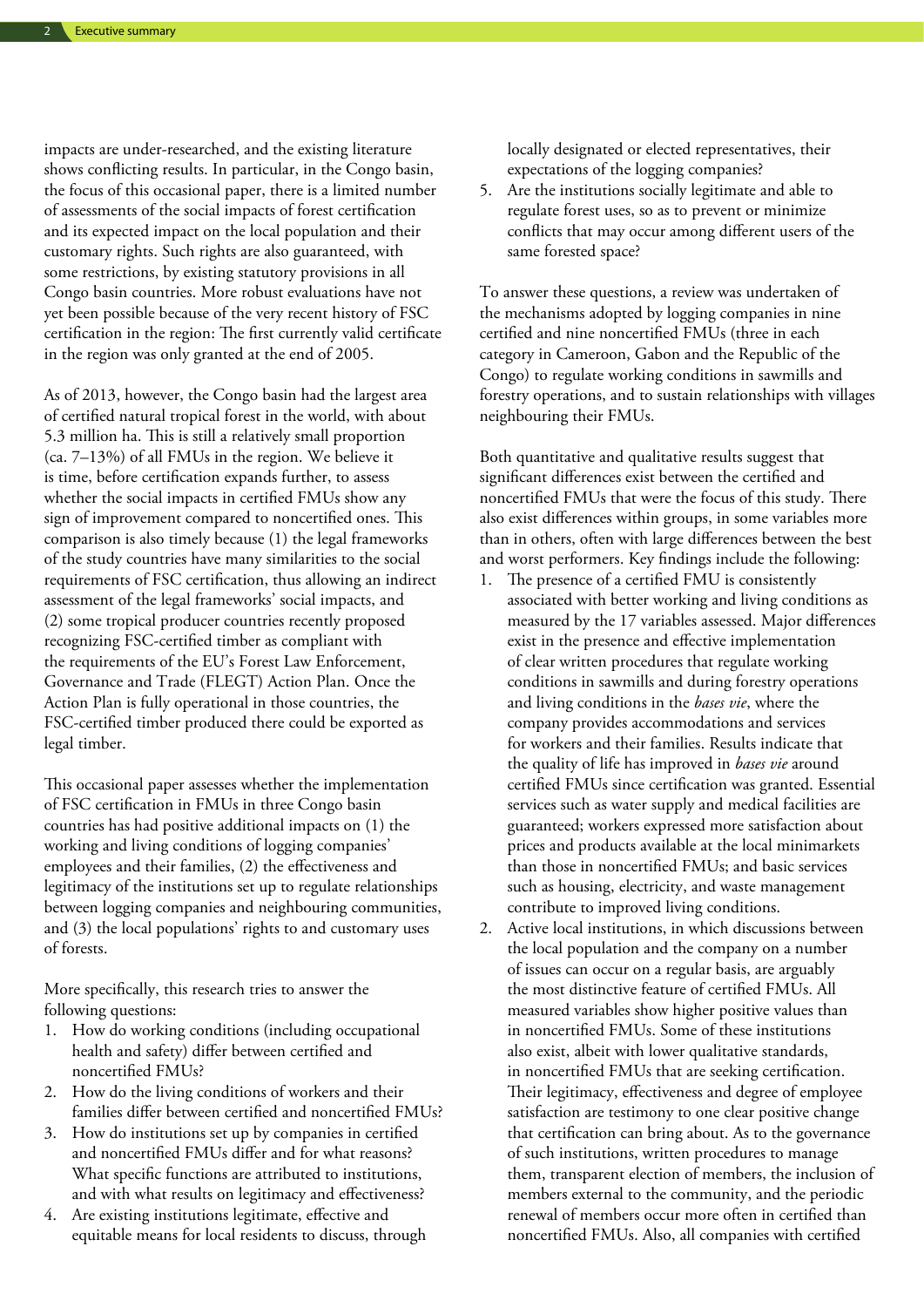FMUs have mechanisms in place for compensation to the rural population when harvesting operations cause losses to them.

- 3. There is a consistent association between FSC certification and the existence of benefit-sharing mechanisms in addition to, and with a more equitable redistribution than, those mandated by existing legal frameworks. In a few cases, companies with noncertified FMUs also established such schemes, but those run by companies with certified FMUs are generally better organized and managed. Given the long-term negative performance of public benefit-sharing schemes, private schemes are very much welcomed by the local population because they often contribute directly to local economies. In certified FMUs, redistribution occurs regularly to all neighbouring villages (unlike in noncertified FMUs, where companies adopt a more localized approach). The certified FMU approach allows more open, dynamic and regular contact to occur between company staff and the local population.
- The presence of an FMU, certified or not, is not associated with significant change in local agriculture, hunting and non-timber forest product (NTFP) collection. Some of these practices are, however, illegal. In particular, inside an FMU, practicing shifting cultivation (except in fields that already existed at the time the FMU was established) and hunting and NTFP collection with nontraditional means and for commercial purposes are banned by all three study countries. While the level of reported activities is similar in certified and noncertified FMUs, people living around certified FMUs see themselves as constrained by new regulations more than people living around noncertified FMUs. This is because companies with certified FMUs introduce procedures and rules to enforce the law and hire personnel to enforce them. In contrast, given the general weakness of state law enforcement, companies with noncertified FMUs are under much less pressure to enforce the law, especially on matters that are not directly related to timber harvesting. They can thus adopt a position of greater tolerance for local customs, even illegal ones. Paradoxically, on this issue, there is a greater chance of social peace being maintained in noncertified FMUs.

Overall, results indicate that it was only after companies decided to adopt certification that several practical social improvements occurred. We suggest that positive social outcomes materialized in certified FMUs, more than in noncertified ones, because companies were required by certification to set and respect a calendar of implementation vis-à-vis multiple criteria, which were then regularly checked in annual evaluations. Regular assessments that push companies to constantly improve on social standards are still

lacking in the national legal frameworks and the forestry departments mandated to enforce them. The latter are vastly under-resourced (in both human and financial terms) and largely lack the training needed to verify the companies' social performances.

Positive social outcomes also materialized because certification pushes companies to maintain a permanent channel of communication with the local population, in order to avoid unexpected disruptions or social conflicts that might not only interfere with normal operations but also increase a company's reputational risk. The existence of such channels and the permanent dialogue fostered by active local institutions are arguably the most striking characteristics of certified FMUs. Of course, the existence of institutions in itself does not make all conflicts disappear, but the permanent dialogue established between logging companies, the local populations, and, often, external parties (e.g. state officials and local and international NGOs) marks a clear break with the way logging activities were conducted in the past.

Measured positive changes do not yet mean positive longterm impacts on the livelihoods of all people living in and around certified FMUs. Yet the social variables measured by this study seem to indicate that progress toward sustainable forest management has been driven more by certification than by current laws. Sometimes improvements meant correcting negative governance externalities, such as nonexistent or weak law enforcement. Sometimes they meant that companies with certified FMUs went the 'extra mile' (i.e. they adopted measures well beyond what is